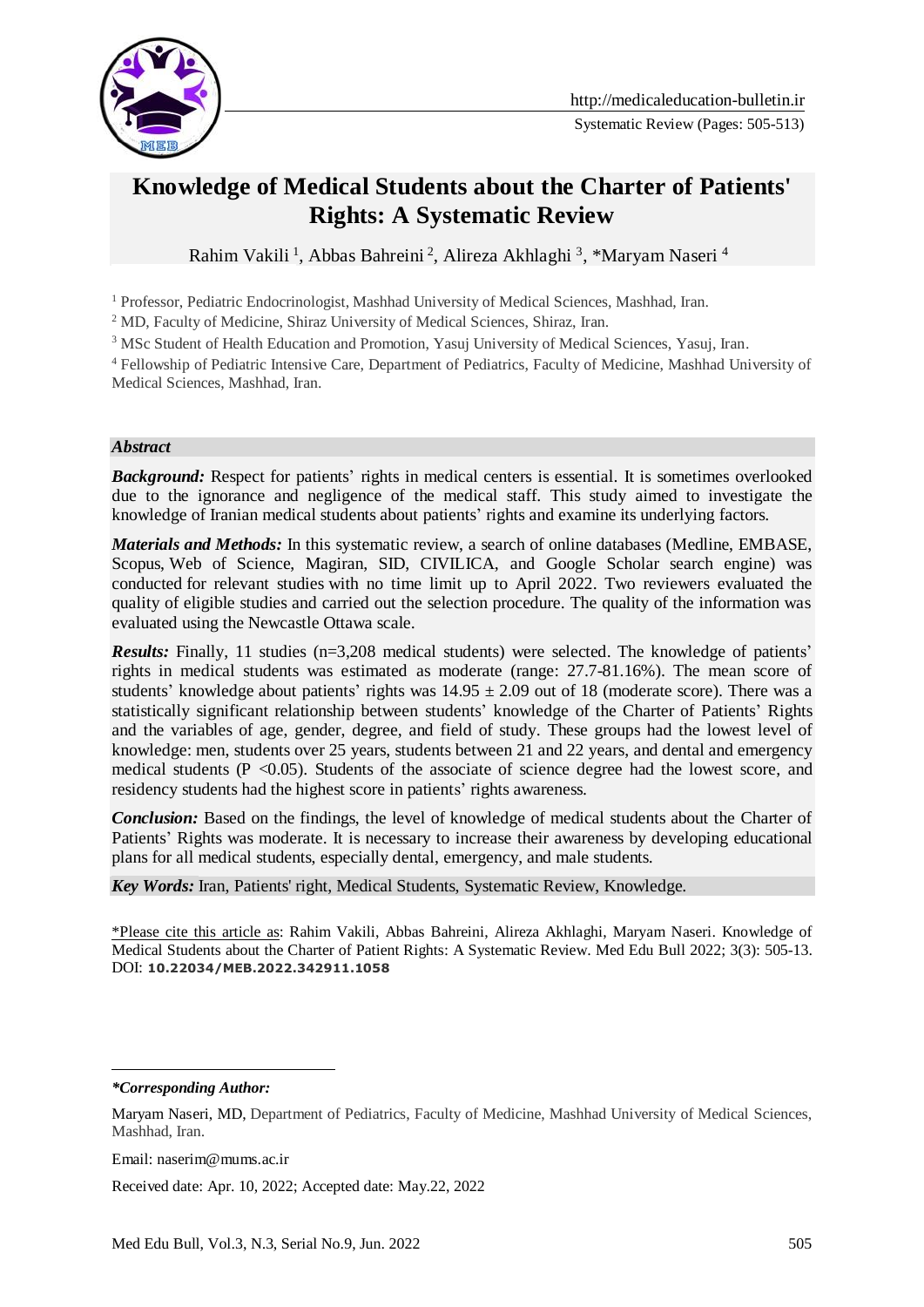#### **1- INTRODUCTION**

 Patients' rights are pivotal in defining the standards of clinical services and are one of the substantial indicators of the quality of services in the health system. In 2002, for the first time in Iran, the Charter of Patients' Rights was drafted and announced by the Deputy Minister of Health. In November 2009, a comprehensive and detailed charter of patients' rights was compiled in Iran to describe patients' rights and observe ethical treatment standards and was announced by the Minister of Health to the affiliated centers (1). The Charter of Patients' Rights is the defense of human rights to preserve human dignity and honor and ensure that at times of illness, especially in medical emergencies, people receive adequate care without discrimination in age, physical characteristics, and financial situation in a respectful and high-quality environment (2). In Iran, the comprehensive charter of patients' rights has five general axes and 37 clauses along with insights, values, and a final note (1). Although the compilation and promulgation of the Charter of Patients' Rights is a valuable step to fulfilling the rights of patients, studies indicate that the observance of patients' rights in health centers varies.

Studies by Mosadegh Rad et al. (3), Zarei et al. (4), and Basiri Moghadam et al. (5) have reported moderate knowledge of Patients' Rights. Satisfaction was reported at 53% by Voskuee Ashkuri et al. (6), and 56.2% by Malekshahi (7). Evidence shows that observing legal and ethical aspects by hospital staff was under average or not desirable (8). Also, the patients report that the provisions of this charter are not observed by nurses, physicians, and other health professionals despite their knowledge (9). Non-compliance with the Charter of Patients' Rights can endanger the health, life, and safety of patients, as well as weaken the relationship between

health care workers and patients, ultimately leading to inefficiency and inadequacy of health services and patient care (10). The professional life of medical staff is intertwined with rules and regulations, one of which is the Charter of Patients' Rights. The success of a desirable and genuine service based on the provisions of the Charter is in the hands of those with better knowledge and awareness, who, in the light of this awareness, can deal with issues in the medical environment properly (11). This review study investigated the knowledge of Iranian medical students about the Patients' Rights and the effective factors on it.

#### **2- MATERIALS AND METHODS**

 The Preferred Reporting Items for Systematic review and Meta-Analysis (PRISMA) checklist was used as the template for this review (12).

## **2-1. Eligibility criteria**

**2-1-1. Participants:** Iranian medical students.

**2-1-2. Included studies:** Conducting research in Iran and research articles was the main criterion for inclusion in the study. Other inclusion criteria were the focus on knowledge of medical students towards patients' rights, being published up to April 2022, written in English or Persian, and published articles with fulltext available.

**2-1-3. Exclusion criteria**: The exclusion criteria were abstracts not linked to the full article, articles written not in English or Persian, reviews or meta-analyses, letters to the editor, editorials, short reports, case reports, pilot and preliminary studies, and briefs.

#### **2-2. Information sources**

A systemic search of electronic databases Medline (via PubMed), EMBASE, Scopus, Web of Science, Cochrane Library,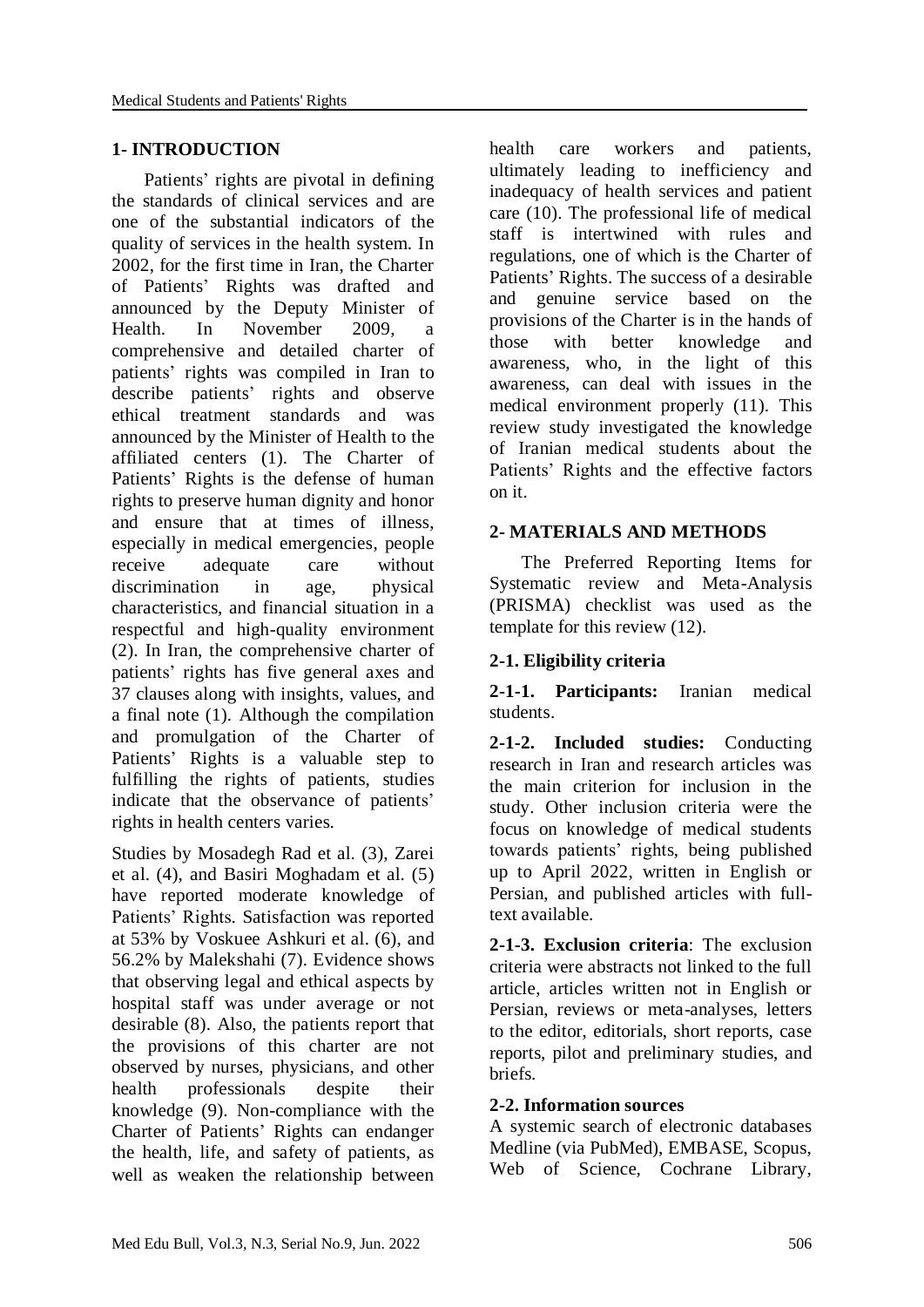CIVILICA, Magiran, SID, and Google Scholar search engine was conducted. The search was done independently and in duplication by two reviewers, and any disagreement between the reviews was dissolved by the supervisor.

## **2-3. Search**

Search words were a combination of (Patients' rights OR Patient rights) AND (Knowledge OR Awareness) AND (Students OR Medical students OR University students).

# **2-4. Study selection**

Database search was done for possible studies, study abstracts were screened for eligible studies, full-text articles were obtained and assessed, and a final list of included studies was made. This process was done independently and in duplication by two reviewers, and any disagreement was resolved by the third reviewer. References were organized and managed using EndNote software (version X8).

## **2-5. Data collection process**

A researcher form was developed and followed for each study. Two reviewers collected the data independently. The collected data were combined and compared for accuracy, and any discrepancies were solved by a third reviewer.

## **2-6. Risk of bias in individual studies**

The quality of selected articles was assessed using the Newcastle Ottawa Edited Scale (13), which is a tool for assessing the quality of non-randomized studies in a systematic review and metaanalyses. This scale examines articles in terms of "selection process", "comparability", and "outcome". Based on the Newcastle-Ottawa scale, articles were rated from zero (weakest) to nine (strongest). Each study can receive up to nine points. In this study, a score of six indicated a high-quality study, and a score equal to or less than six was considered low-quality. The assessment was done by two reviewers independently and in duplication, and any discrepancies were resolved by the third reviewer.

# **3- RESULTS**

 The content of 11 articles (n=3,208 medical students) was extracted and categorized after evaluating the inclusion criteria and the quality of the articles (**Figure.1**).

**1.** A descriptive-analytical study on 270 medical students in Hamadan province in 2010 assessed the educational needs of medical students regarding the Charter of Patients' Rights. The results showed that 47% of students were not familiar with the Charter of Patients' Rights (14).

**2.** A cross-sectional descriptive study on 270 medical and paramedical students of Hamadan Branch, Islamic Azad University, examined their awareness of the Charter of Patients' Rights. The results showed that the mean awareness was 10.3+1.5 out of 17 (moderate), and 47% of students were not familiar with the Charter. Of the total students, 31% had low awareness, 53% had medium, and only 16% had high awareness. It means the awareness of most students about patients' rights was low (15).

**3.** A cross-sectional comparative study was conducted in 2012 on 330 employed nurses and 110 nursing students of the fourth semester and above at Kerman University of Medical Sciences to compare their knowledge and attitudes toward their ability to protect the patients' rights. The results showed that approximately 25% of nurses and 20% of nursing students were not aware of the patients' rights instructions in the hospital, and only 16% of nurses and 3% of students were fully familiar with the instructions. The overall attitude score in the two groups was different, meaning that nurses had a more positive attitude than students towards the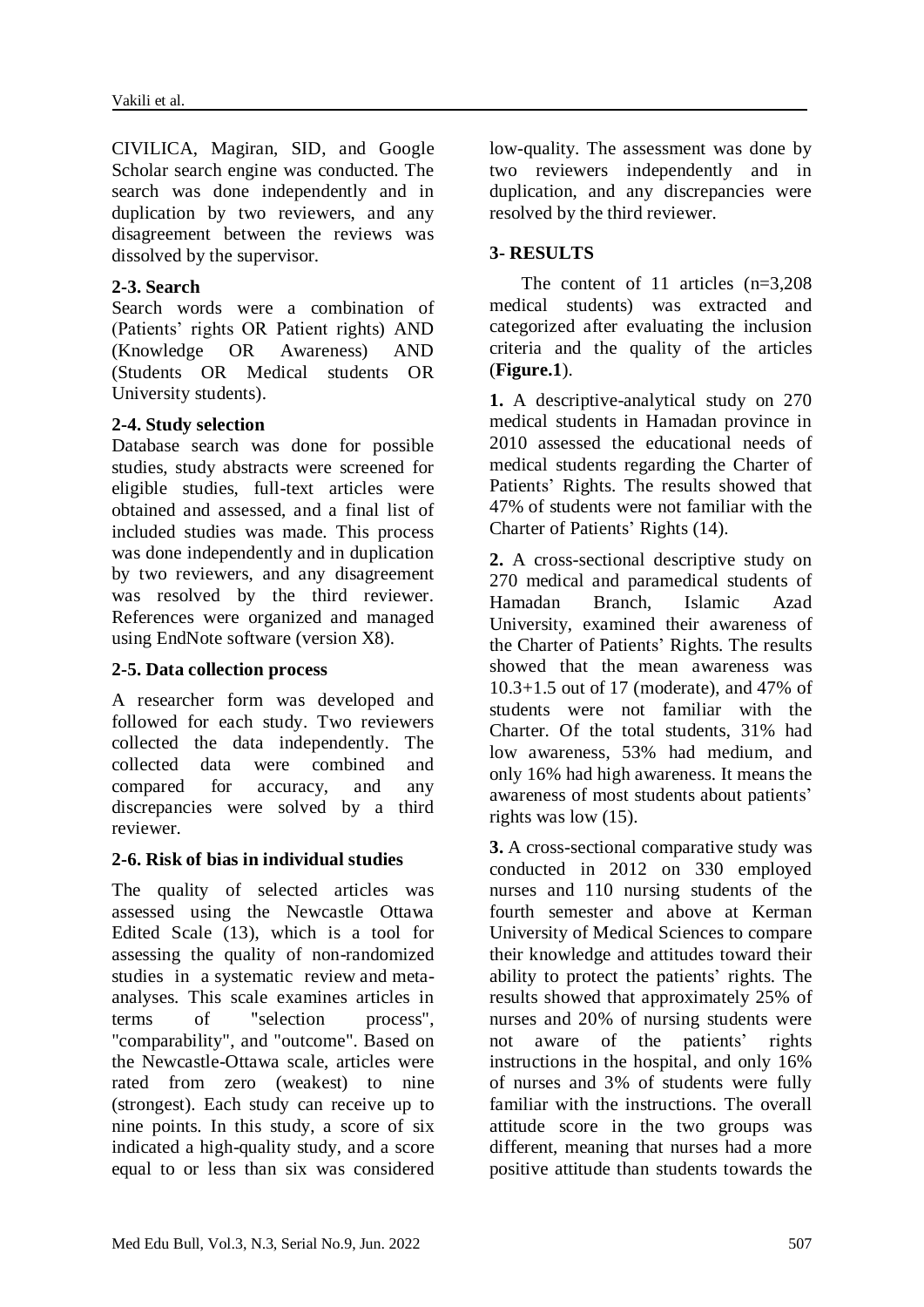role of nurses in observing patients' rights  $(p < 0.05)$  (16).

**4.** A descriptive cross-sectional study on 300 medical, nursing, and midwifery students of Ahvaz Jundishapur University of Medical Sciences in 2017 examined the level of knowledge of clinical students about the patients' rights. The results showed that the clinical students' knowledge of patients' rights was moderate. The mean score of students' knowledge about patient rights was 14.95  $\pm$  2.09 out of 18. The awareness of patients' rights was estimated in 54.7% of students as moderate. Medical students had the highest awareness of patients' rights, and the nursing students had the lowest score. Also, undergraduate students had the lowest score, and residency students had the highest score in the awareness of patients' rights (17).

**5.** A descriptive-analytical study in 2009 on 266 students of clinical internship in Yazd teaching hospitals assessed the knowledge of students about patients' rights. The results showed that 35.6% of students had a low level of knowledge, 27.7% had a medium level, and 36.7% had a good level of knowledge. There was a statistically significant relationship between students' awareness of the Patients' Rights Charter and the variables of age, sex, degree, and field of study; so that the lowest level of knowledge was related to men, students over 25 years, students between 21 and 22 years, medical students, and associate's degree students. The results also showed that 62.2% of students were not aware of the Patients' Rights before the internship in the hospital (18).

**6.** A descriptive cross-sectional study on 1219 nursing and midwifery students of Iran Universities of Medical Sciences teaching hospitals in 2017 aimed to evaluate the knowledge of nursing and midwifery students about patients' rights. The results showed that the mean score of students' awareness of the Patients' Rights Charter was  $13.54 \pm 4.45$  out of 29 (moderate). Of nursing students, 77.61% and 77.20% of midwifery students had moderate knowledge. There was no significant relationship between the academic year and students' knowledge scores (19).

**7.** A descriptive cross-sectional study on 300 clinical students of Jahrom Medical University (nursing, anesthesiology, operating room, and medical students) in 2013, aimed to evaluate the students' awareness of patients' rights among clinical students. The results showed that the mean knowledge score of students was 14.48+3.82 out of 29 (moderate). The differences in student scores in terms of gender and academic degree were significant ( $p<0.05$ ). The mean knowledge score of female students was higher than male students. Medical students had the highest mean score, and emergency medical students had the lowest  $(p<0.05)$ (20).

**8.** A descriptive-analytical study was conducted on 200 senior university students of Ahvaz Jundishapur University of Medical Sciences who had been in contact with patients during their undergraduate program to determine their awareness of the Charter of the Patients' Rights. The results showed that the mean  $\pm$ SD of students' awareness was 14.50±2.3 out of 29 (moderate). The highest knowledge score was related to nursing and midwifery students, and the lowest score was related to dental students. There was no statistically significant difference between the awareness score of students from different faculties (21).

**9.** A cross-sectional, descriptive, and analytical study on 69 paramedical intern students of Lorestan University of Medical Sciences aimed to evaluate the awareness of paramedical intern students about the Patients' Rights Charter. The results showed that in 81.16% of cases, the total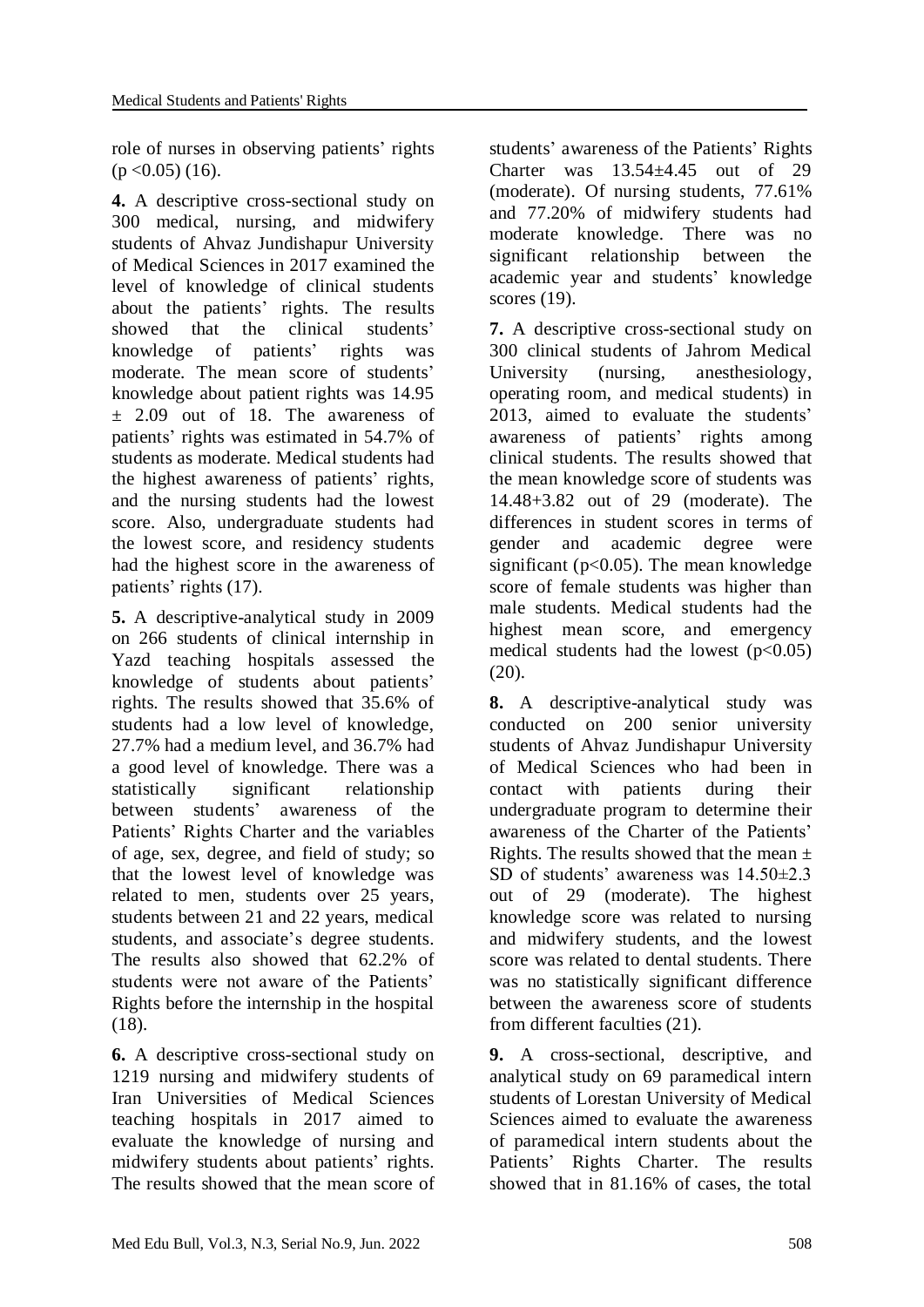awareness of students was moderate. There was a significant relationship between gender and the students' awareness  $(p=0.001)$ ; so the average knowledge scores of female students were higher (22).

**10.** A cross-sectional, descriptive, and analytical study on all students (n=143) of Hamadan school of rehabilitation in 2020 aimed to evaluate the awareness of students about the Patients' Rights Charter. The results showed that 49% of study participants had a low level of knowledge, 44.8% had a medium level of knowledge, and 6.3% had a good level of knowledge. That is, approximately half of the students had low levels of awareness about patients' rights. There was no significant relationship between students' gender and

level of knowledge (p= 0.162), and between students' field of study and level of knowledge (p= 0.937) (23).

**11.** A quasi-experimental study on 61 operating room students of Bushehr University of Medical Sciences aimed to investigate the effect of training workshops on patients' rights on the knowledge of students. The results showed that the mean and standard deviation of pre-test and post-test scores of patient rights awareness were 22.28±2.63 and 23.69±2.63, respectively (moderate score). It was found that most operating room students had a good level of knowledge before the intervention, while the level of awareness increased after the intervention (24).



 **Fig.1**: PRISMA Flowchart.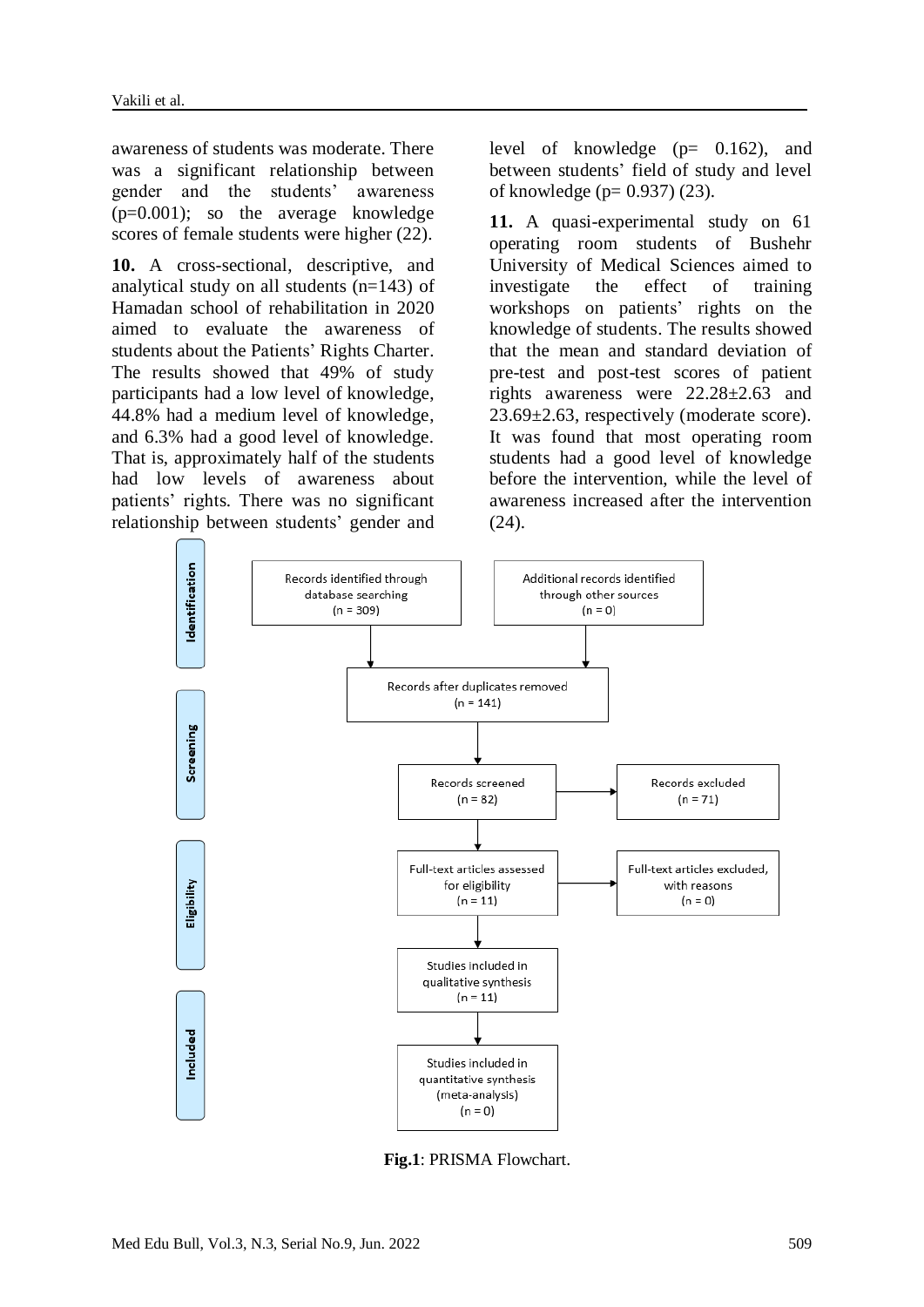#### **4- DISCUSSION**

 This study aimed to investigate the knowledge of Iranian medical students about patients' rights and it's affecting factors on it. Results showed that the knowledge of patients' rights among medical students was moderate. There was a statistically significant relationship between students' knowledge of the Charter of Patients' Rights and the variables of age, gender, degree, and field of study.

Most countries have developed laws to regulate the performance of health care providers regarding the observance of patients' rights. The purpose of the Charter of Patients' Rights is to defend the rights of patients and ensure their adequate care (25). Observance of patients' rights is essential in providing humane and ethical care, and health care workers, without knowledge of ethical concepts, cannot provide appropriate health care for patients (26). Observance of patients' rights leads to maintaining, promoting, and strengthening the relationship between providers and patients, reforming the concept of patient care, accelerating recovery, reducing the length of hospital stay, and increasing the quality of patient services (26, 27).

Neglect of patients' rights creates results in distrust in the medical staff, patients' dissatisfaction, objections to legal authorities, endangering the patients' life, increasing financial and non-financial costs, increasing stress in medical settings, and adverse social effects (27-29). The study by Mosadegh Rad et al. showed that patients were not aware of their rights, and although the physicians' awareness of patients' rights was good, these rights were poorly observed in hospitals (3). The study of Ghaffari showed that despite the increase in facilities and medical services, patients' satisfaction with medical services and nursing has not increased as expected (30). This could be due to nurses' lack of

awareness of patients' rights or their insufficient adherence to them. The study of Azodi et al. also showed that patients are not aware of their rights in the hospital, and nurses do not observe their rights (25). A study by Bathaei et al. showed that students' awareness of most areas of the Charter of Patients' Rights is insufficient and can eventually lead to non-compliance with patients' rights and their consequent dissatisfaction (31). This problem is rooted in students' education (32). It appears that professors and educational planners do not put enough emphasis on the issue of patients' rights. Patients' rights education is not included in the curriculum of medical students, and professors do not feel the need to teach and emphasize the observance of patient rights. The results of the present study showed that medical students are more aware of the Charter of Patients' Rights, which can be due to education, experience, and longer direct contact with patients (33).

All managers and staff in health care agree that the awareness of the Charter of Patients' Rights helps comply with it. However, various studies show that the awareness of patients' rights and compliance with it are insufficient in Iran (34-37). It is necessary to increase students' awareness of patients' rights and provide the necessary training due to their significant role in patient care. Students must be committed to confidentiality and secrecy during treatment or participation in the educational process (31). The present study suggests increasing students' awareness of patients' rights by installing a guide to the Patients' Rights Charter in medical wards, empowering the executive and management system, and supervising the students' performance during medical interventions. Presence in the medical environment and emphasis on patients' rights in educational courses should be on the agenda (17, 27). Professional and medical ethics training courses are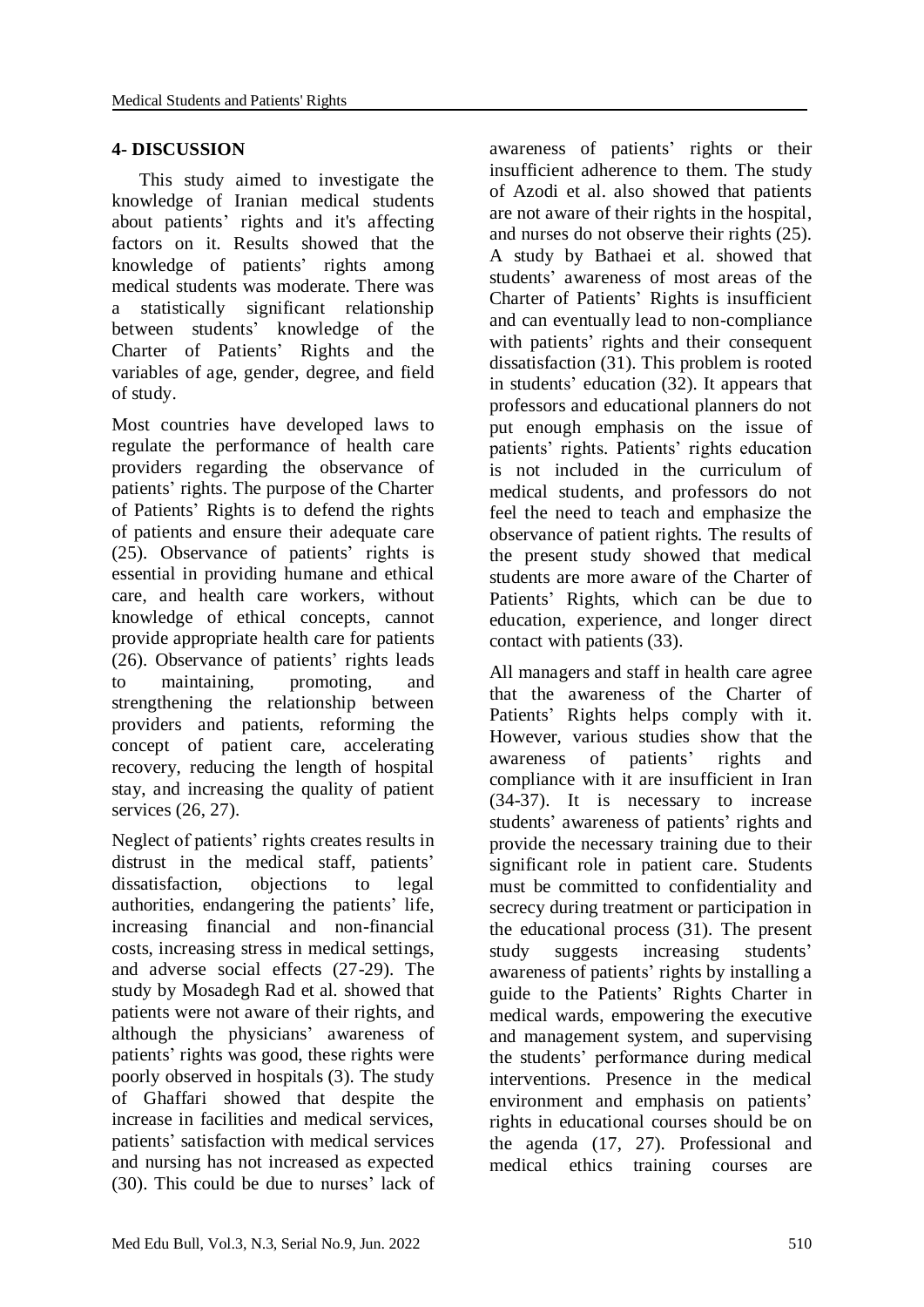necessary to familiarize students with professional commitments. In addition, medical staff, including physicians and nurses, should be committed to respecting the patients' rights as a role model to the students. This is of great importance for the staff of teaching hospitals.

# **5- CONCLUSION**

 Although all managers and staff in the field of health agree in health care agree that the awareness of the Charter of Patients' Rights helps comply with it, various studies have shown that the awareness of the patients' rights and the level of its observance among medical students is poor. The mean score of students' knowledge about patients' rights was  $14.95 \pm 2.09$  out of 18 (moderate score). There was a statistically significant relationship between students' knowledge of the Charter of Patients' Rights and the variables of age, gender, degree, and field of study. Therefore, educational planning is required for all medical students, especially dental, emergency, and male students. Professional and medical ethics training courses seem essential in increasing the awareness of students with professional commitments.

## **6- AUTHORS' CONTRIBUTIONS**

Study conception or design: RV, and MN; Data analyzing and draft manuscript preparation: AB, and AA; Critical revision of the paper: RV, and AB; Supervision of the research: RV and MN; Final approval of the version to be published: RV, AB, AA, and MN.

## **7- CONFLICT OF INTEREST:** None.

## **8- REFERENCES**

1. Parsapoor AR, Bagheri AR, Larijani B. Patient rights in Iran. Journal of Medical Ethics`and History of Medicine. 2009; 27 (special issue): 39-47.

2. Sedghiani A. Hospital management. 1st ed, Tehran; Jahan Rayane publication, 1999.

3. Mosadegh Rad AM, Asna Ashari P. Physicians and patients' awareness of patients' rights and its observation in Shahid Beheshti Hospital. Iran, Isfahan. Journal of Education in Medical Sciences. 2004; 11: 45–53.

4. Zarei A, Arab M, Akbari F. Managers' knowledge on patient rights in Tehran hospitals. Journal of Qazvin University of Medical Sciences. 2007; 11(3): 65-71.

5. Basiri Moghadam K, Basiri Moghadam M, Moslem A, Ajam Zibad H, Jamal F. Health providers and patients' awareness on patient bill of rights and its observing rate in 22 Bahman Hospital. The Horizon of Medical Sciences. 2011; 17 (1):45-54.

6. Voskuee Ashkuri K, Karimy M, Kohan N. Observance rates of the rights of patients in hospitals of Tehran Medical Sciences University in 2008. Journal of Medical Ethics. 2009; 2(4):47-53.

7. Malekshahi F. Observance rate of the rights of patients by providers care from view of patients in shohada-e-khoramabad hospital. Articles' abstract of the 2nd international congress of medical Ethics; Research center of Ethics & Hist. Iran, Tehran: Tehran University of Medical Sciences; 2008.

8. Asefzadeh S, Morshedi H, Kalantari Z. Evaluation of practicing patients' rights and ethical compliance in health centers affiliated to Gazvin university of medical Sciences and providing appropriate interventional solutions. Proceedings of the International Congress of Bioethics; 2005 March 26-28; Tehran, Iran.

9. Basiri Moghadam K,Basiri Moghadam M,Moslem AR, Ajam Zibad H, Jamal F. Health Providers and Patients' Awareness on Patient Bill of Rights and Its Observing Rate in an Educational Hospital in Gonabad. Ofogh-e-Danesh. 2011; 17(2): 45-55.

10. Abbasi A, Ziyaie A. Practicing patients' rights in hospitals: Mandatory for clinical governance implementation.Abstract book of first regional congress of clinical governance; 2010; Golestan University of Medical Sciences, Gorgan, Iran.

11. Joolaee S, Hooshmand A, Mehrdad N. Iranian Nurses' awareness of patients' rights and the barriers and facilitators of exercising these rights in practice, from their point of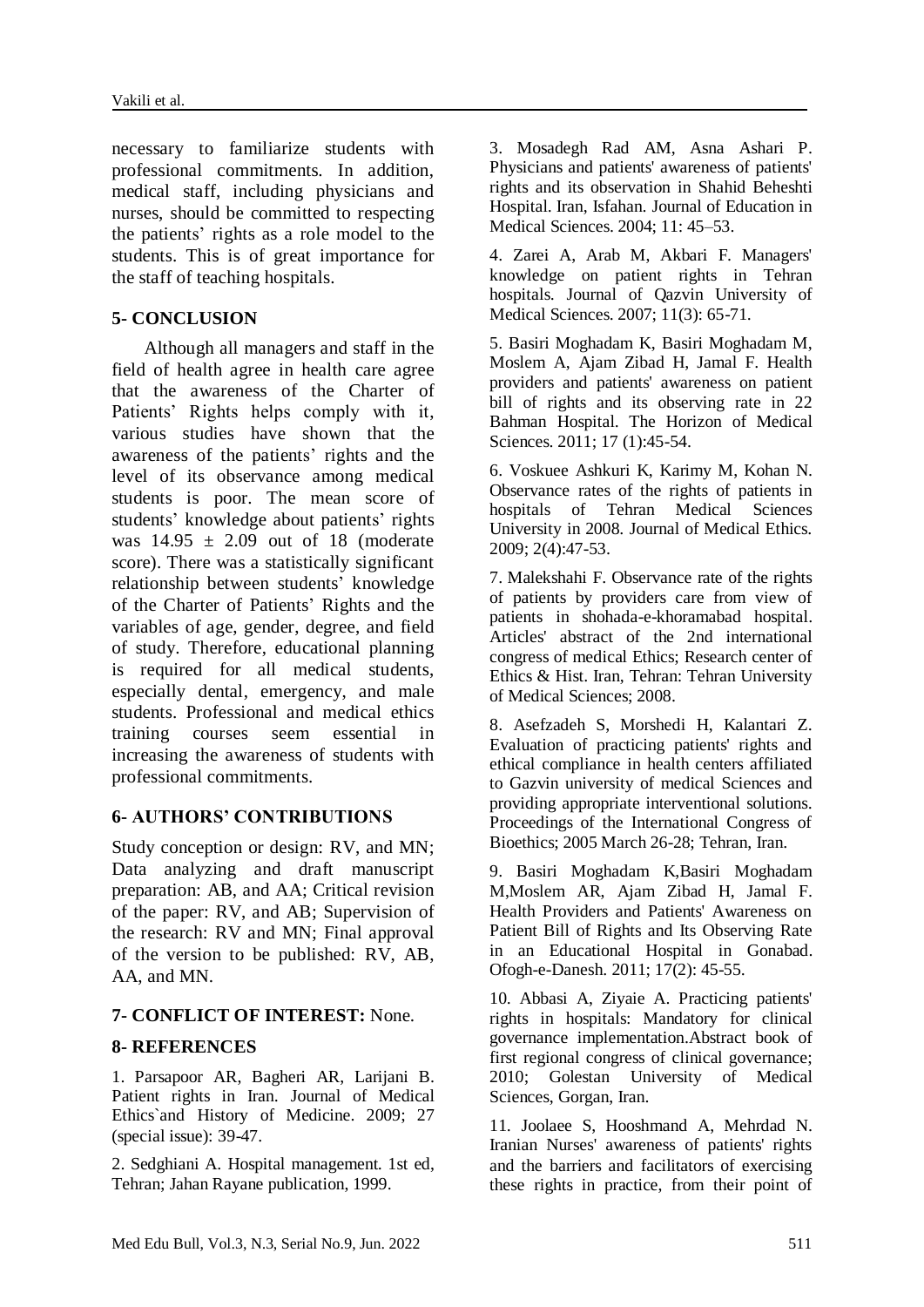view. Final report of approved research. Iran, Tehran: Tehran University of Medical Sciences; 2006.

12. Moher D, Shamseer L, Clarke M, et al. Preferred reporting items for systematic review and meta-analysis protocols (PRISMA-P) 2015 statement. Syst Rev 2015; 4: 1.

13. Wells G, Shea B, O'connell D, Peterson J, Welch V, Losos M. The Newcastle-Ottawa Scale (NOS) for assessing the quality of nonrandomized studies in meta-analysis 2016 [cited 2019].

14. Hojjatoleslami S, Ghodsi. Assessing the educational needs of medical students regarding the Charter of Patients' Rights Faṣlnāmah-i akhlāq-i pizishkī, 2010; 4(13):79- 87. https://doi.org/10.22037/mej.v4i13.4469.

15. Ghodsi Z, Hojjatoleslami S. Knowledge of students about Patient Rights and its relationship with some factors in Iran. Procedia - Social and Behavioral Sciences 2012; 31: 345–48.

16. Borhani F, Abbaszadeh A, Kalantari S, Dastoor Jahandari M, Abazari F. Comparison of knowledge and attitude of nurses and nursing students in Kerman University of Medical Sciences from their ability to protect the rights of patients. [Journal](https://www.sid.ir/en/journal/JournalList.aspx?ID=17936)  [of Bioethics,](https://www.sid.ir/en/journal/JournalList.aspx?ID=17936) 2016; 5(18): 103-26.

17. [Torabipour A,](https://www.sid.ir/en/Journal/Searchpaper.Aspx?Writer=479059) [Malekian H,](https://www.sid.ir/en/Journal/Searchpaper.Aspx?Writer=1017920) [Bahmani](https://www.sid.ir/en/Journal/Searchpaper.Aspx?Writer=849972)  [T,](https://www.sid.ir/en/Journal/Searchpaper.Aspx?Writer=849972) [Rahsepar Z,](https://www.sid.ir/en/Journal/Searchpaper.Aspx?Writer=1017921) [Tahmasebi Ghrabi A.](https://www.sid.ir/en/Journal/Searchpaper.Aspx?Writer=971889) Assessing the Awareness of Clinical Students of Patient Rights at Ahvaz Jundishapur University of Medical Sciences: 2017. Educational Development Of Jundishapur, 2021;11(4):698-705.

18. Ranjbar M, Sameyeh zargar A, Dehghani A. Students' awareness of patients' right in teaching hospitals of Yazd. ijme. 2010; 3 (5 and 1):51-60.

19. Jalilvand H, Abdi M, Pourrahimi M, Jalilvand A, Tanharo D, Vali N, et al . Knowledge of Nursing and Midwifery Students about Patient Rights. IJME. 2021; 14 (1): 321-32.

20. Karimyar Jahromi M, Hojat M, Karami Z. Evaluation students 'awareness of patients' rights in clinical students of Jahrom Medical University. IJNR. 2015; 10 (3):1-10.

21. Ashrafizadeh, H., et al. Evaluation of Students' Awareness of Charter of Patients' Rights. Journal of ClientCentered Nursing Care, 2019; 5(4): 269-76. https://doi.org/10.32598/JCCNC.5.4.238.1

22. Samadbeik M, Baraei Z, Rahbar S. Awareness of Patients' Rights Charter among Paramedical Intern Students in Lorestan University of Medical Science. Journal of Health and Biomedical Informatics 2015; 2(2): 106-12.

23. Mortazavi Z, Hosseini SA, Jafari V, Heshmati B, Mortazavi SS. The survey Awareness of Students in Hamadan School of Rehabilitation about Patients' Rights Charter. [Journal of Medical Education and](https://www.researchgate.net/journal/Journal-of-Medical-Education-and-Development-2251-7065)  [Development,](https://www.researchgate.net/journal/Journal-of-Medical-Education-and-Development-2251-7065) 2020; DOI: [10.18502/jmed.v15i2.4233.](http://dx.doi.org/10.18502/jmed.v15i2.4233)

24. Ganjoo M, Bagherzadeh R, Momeni Kh, Koushesh F, Ebrahimi A. Investigating the effect of patient rights charter workshop on the knowledge of operating room technologists' students in Bushehr University of Medical Sciences in 2019. Scientific Journal of Nursing, Midwifery and Paramedical Faculty. 2021; 6(4): 46-54.

25. Azodi F, Mousavinasab M, Davani N, Mirzaei P, Jahanpour F. Attitudes of First and Last Year Medical Students about Respecting Patients' Rights in Hospitals of Bushehr University of Medical Sciences; A Comparative Study*,* IJME, 2019;12(1):46-57.

26. Mohammadi S, Borhani F, Roshanzadeh M. Moral distress and Nurse's Attitude toward Patients' Rights, Med Ethics J, 2017; 11(42):69-78.

27. Fattahi marangaloo M, koohkalani L, Feyzipour H, Mojarrab R, Rayi F, Javidmanesh F. Evaluation Of The Patients' Rights Fasilitator Factors, With An Emphasize On The Charter Of Patients' Rights (A Case Study Of Nurses' Attitudes In Public Hospitals Of Urmia), J Urmia Nurs Midwifery Fac, 2016; 14(8):692-701.

28. Abou Zeina HA, El Nouman AA, Zayed MA, Hifnawy T, Shabrawy EM, Tahlawy E.

Patients' rights: A hospital survey in south Egypt, Journal of Empirical Research on Human Research Ethics July, 2013; 8(3):46- 52.